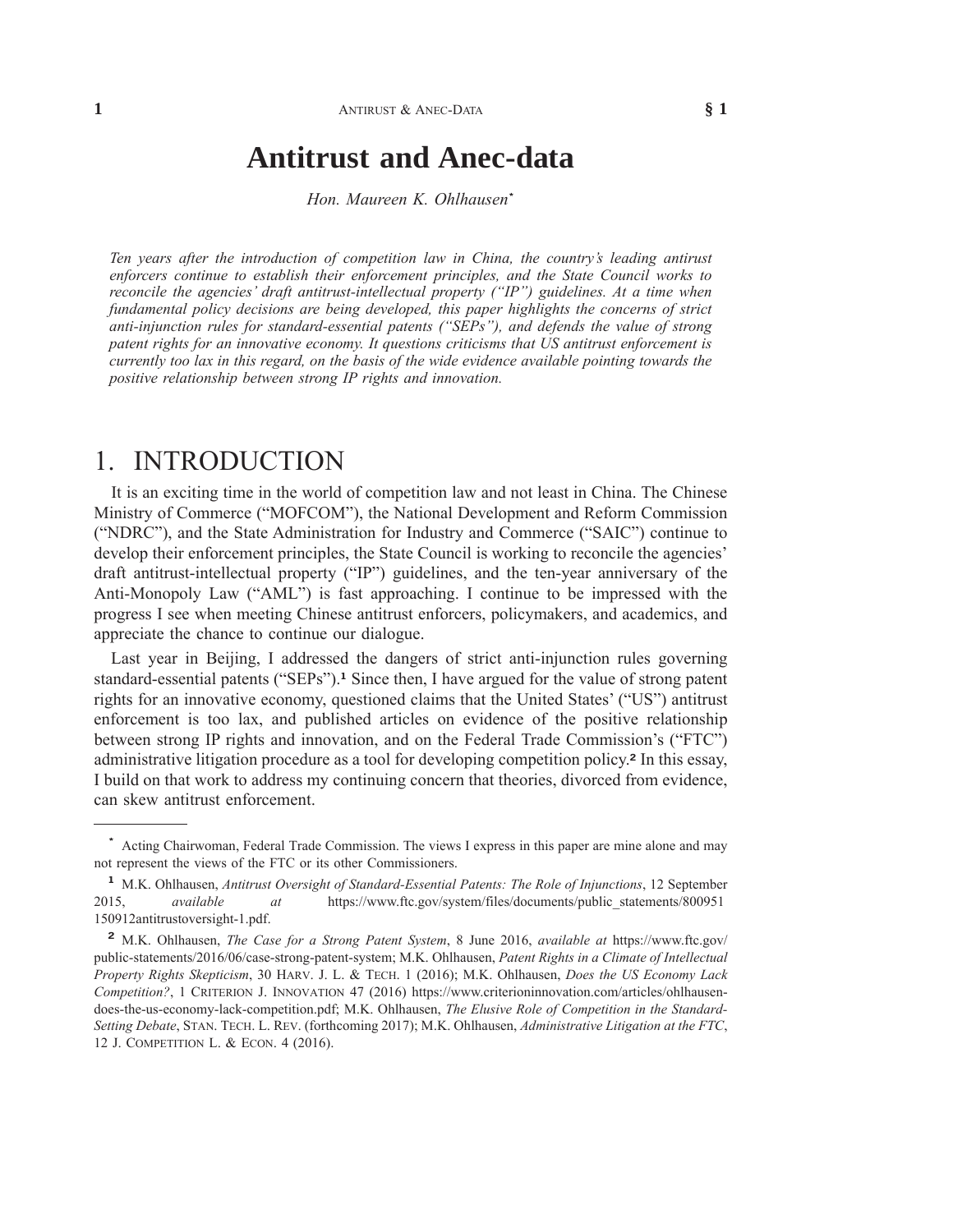# [2.](xpath-> core:desig,  198,  ,  ) ASSESSING PRO- AND [ANTI- COMPETITIVE](xpath-> core:title,  tr:secmain/core:title,  desig_title,  style_01) EFFECTS [THROUGH](xpath-> core:title,  tr:secmain/core:title,  desig_title,  style_01) EMPIRICS NOT [ANECDOTES](xpath-> core:title,  tr:secmain/core:title,  desig_title,  style_01)

### 2.1 EMPIRICS VS. [ANECDOTES](xpath-> core:title,  tr:secsub1/core:title,  desig_title,  style_01) OVERVIEW

One of my central [philosophies](xpath-> core:para,  Default,  para-list,  style_01) as a government official is regulatory humility, which flow from the information problem that all [government](xpath-> core:para,  Default,  para-list,  style_01) actors face.**<sup>3</sup>** As Friedrich Hayek famously observed, resolving [public-policy](xpath-> core:para,  Default,  para-list,  style_01) issues often requires information that is held by private [economic](xpath-> core:para,  Default,  para-list,  style_01) actors.**<sup>4</sup>**

We often encounter such difficulties in antitrust policy. Other than in easy [cases—like](xpath-> core:para,  Default,  para-list,  style_01) hardcore cartels or mergers to [monopoly—we](xpath-> core:para,  Default,  para-list,  style_01) must assess competitive effects. Sometimes, that entails a retrospective examination, such as when enforcers review a [consummated](xpath-> core:para,  Default,  para-list,  style_01) [acquisition.](xpath-> core:para,  Default,  para-list,  style_01)**<sup>5</sup>** More often, though, we need to evaluate the effects of conduct which has not run its course. In those cases, we need to predict the future based on a limited [evidentiary](xpath-> core:para,  Default,  para-list,  style_01) record. Many commercial practices limit [competition](xpath-> core:para,  Default,  para-list,  style_01) in one respect, but increase it elsewhere by promoting investment, or achieving [efficiencies.](xpath-> core:para,  Default,  para-list,  style_01) Error risks are important, which warrants caution in how we [intervene.](xpath-> core:para,  Default,  para-list,  style_01)**<sup>6</sup>** We also need the best tools available for distinguishing pro- and [anti-competitive](xpath-> core:para,  Default,  para-list,  style_01) practices.

That brings me to a core point: the best tool is empirics. By [discovering](xpath-> core:para,  Default,  para-list,  style_01) the facts we can better discern the right outcome. We should be careful not to confuse [anecdotes](xpath-> core:para,  Default,  para-list,  style_01) with facts, creating what I like to call ["anec-data."](xpath-> core:para,  Default,  para-list,  style_01) One sparrow does not make a spring, and a few complaints or concerns about market behavior do not make a [competition](xpath-> core:para,  Default,  para-list,  style_01) case. We need careful factual inquiry to make good [competition](xpath-> core:para,  Default,  para-list,  style_01) decisions. But when we cannot directly observe (or quantify) a [practice's](xpath-> core:para,  Default,  para-list,  style_01) net impact, theory comes into play. We need a coherent set of principles with which to predict future effects and gauge the competitive [implications](xpath-> core:para,  Default,  para-list,  style_01) of business [conduct.](xpath-> core:para,  Default,  para-list,  style_01)

[Theories](xpath-> core:para,  Default,  para-list,  style_01) have always played a central role in antitrust policy, though they have, of course, evolved over time.**<sup>7</sup>** Our goal as [enforcers](xpath-> core:para,  Default,  para-list,  style_01) is to develop theories that correctly predict the market effects of conduct under review. Antitrust theories must remain [grounded](xpath-> core:para,  Default,  para-list,  style_01) in factual realities. If a theory becomes untethered from real-world [validation,](xpath-> core:para,  Default,  para-list,  style_01) it risks becoming dogma. This is not an academic concern. It is all too easy to become [enamored](xpath-> core:para,  Default,  para-list,  style_01) with the intellectual appeal of a clever theory. [Sometimes](xpath-> core:para,  Default,  para-list,  style_01) a model can produce a narrative so

**<sup>3</sup>** M.K. [Ohlhausen,](xpath-> fn:para,  fn:footnote/fn:para,  footnote,  style_01) *Regulatory Humility in Practice*, 1 April 2015, *available at* [https://www.ftc.gov/system/](xpath-> core:url,  core:url,  endmatter,  style_01) [files/documents/public\\_statements/6358](xpath-> core:url,  core:url,  endmatter,  style_01) 1/150401aeihumilitypractice.pdf.

**<sup>4</sup>** *Id*. at [3–4.](xpath-> fn:para,  fn:footnote/fn:para,  footnote,  style_01)

**<sup>5</sup>** *See*, *e.g*., *In re* Evanston Nw. [Healthcare](xpath-> fn:para,  fn:footnote/fn:para,  footnote,  style_01) Corp., FTC Dkt. No. 9315, 28 April 2008, *available at* [https://www.ftc.gov/sites/default/files/documents/cases/2007/08/070806opinion.pdf](xpath-> core:url,  core:url,  endmatter,  style_01)

**<sup>6</sup>** For the classic article on this point, see F.H. [Easterbrook,](xpath-> fn:para,  fn:footnote/fn:para,  footnote,  style_01) *The Limits of Antitrust*, 63 TEXAS L. REV 1 (1984).

**<sup>7</sup>** W.E. Kovacic and C. Shapiro, *Antitrust Policy: A Century of [Economic](xpath-> fn:para,  fn:footnote/fn:para,  footnote,  style_01) and Legal Thinking*, 14 J. OF ECON. [PERSPECTIVES](xpath-> fn:para,  fn:footnote/fn:para,  footnote,  style_01) 43 (2000).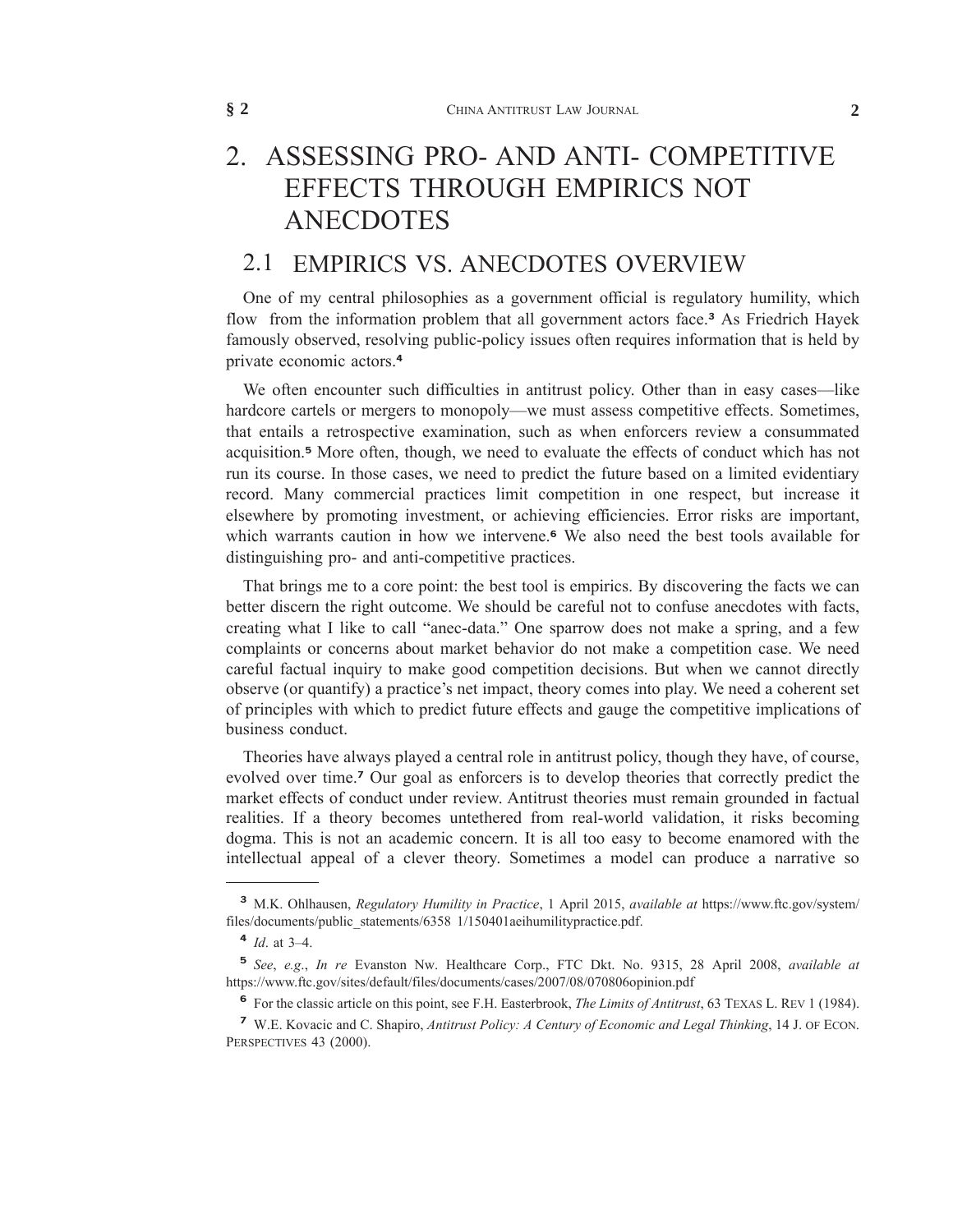convincing that its adherents treat its predictions as truths that need not be verified That risk is the focus of this short [article.](xpath-> core:para,  Default,  para-list,  style_01)

### 2.2 [EXAMPLES](xpath-> core:title,  tr:secsub1/core:title,  desig_title,  style_01) OF THEORIES WITHOUT EVIDENCE

#### [2.2.1](xpath-> core:desig,  tr:secsub2/core:desig,  desig_title,  style_01) [Standard-essential](xpath-> core:title,  tr:secsub2/core:title,  desig_title,  style_01) patents and 'hold-up' theory

I believe that, in some recent actions, antitrust enforcers have [embraced](xpath-> core:para,  Default,  para-list,  style_01) theory without solid evidence. In certain instances, competition agencies embarked on hasty [interventions](xpath-> core:para,  Default,  para-list,  style_01) to solve a theorized problem. Two [examples](xpath-> core:para,  Default,  para-list,  style_01) stand out.

First, competition agencies around the world have taken aggressive [enforcement](xpath-> core:para,  Default,  para-list,  style_01) actions to prevent owners of [standard-essential](xpath-> core:para,  Default,  para-list,  style_01) patents ("SEPs") from excluding technology users in potential violation of [RAND-licensing](xpath-> core:para,  Default,  para-list,  style_01) commitments.**<sup>8</sup>** They have done so under the rubric of hold-up theory that has yet to be [substantiated](xpath-> core:para,  Default,  para-list,  style_01) in any of the industries said to suffer from opportunistic patent assertion.**<sup>9</sup>** Second, under a drumbeat of concern, [policymakers](xpath-> core:para,  Default,  para-list,  style_01) have rushed to condemn patent-assertion entities [based—again—on](xpath-> core:para,  Default,  para-list,  style_01) theorized harm.**<sup>10</sup>**

Ultimately, the goal for applied antitrust should be to distinguish [anticompetitive](xpath-> core:para,  Default,  para-list,  style_01) business conduct from practices that promote, or do not affect, [competition.](xpath-> core:para,  Default,  para-list,  style_01) To accomplish that goal, theories must remain [grounded](xpath-> core:para,  Default,  para-list,  style_01) in fact.

In my view, enforcers have sometimes [improperly](xpath-> core:para,  Default,  para-list,  style_01) decoupled theory and empirical [validation.](xpath-> core:para,  Default,  para-list,  style_01) I will provide two examples, both of which flo from the theory of hold-up; which posits that patent owners will behave [opportunistically.](xpath-> core:para,  Default,  para-list,  style_01) That they will wait for third parties to implement an infringing technology before [demanding](xpath-> core:para,  Default,  para-list,  style_01) royalties exceeding what the parties would have agreed upon *ex ante*. **<sup>11</sup>** And because it is expensive for a [technology](xpath-> core:para,  Default,  para-list,  style_01) user to abandon a [technology,](xpath-> core:para,  Default,  para-list,  style_01) it may pay a sum reflectin not merely the merits of the claimed technology, but the cost of [redesigning](xpath-> core:para,  Default,  para-list,  style_01) its goods.

A related theory known as royalty stacking predicts that, if a [marketed](xpath-> core:para,  Default,  para-list,  style_01) good contains many proprietary [technologies](xpath-> core:para,  Default,  para-list,  style_01) that are diffusely owned, the total royalty burden will exceed what

**<sup>10</sup>** *See* M. K. [Ohlhausen,](xpath-> fn:para,  fn:footnote/fn:para,  footnote,  style_01) *The FTC Patent Study in Context*, at 8–9, 20 October 2016, *available at* [https://www.ftc.gov/public-statements/2016/10/prepared-remarks-commissioner-maureen-k-ohlhausen](xpath-> core:url,  core:url,  endmatter,  style_01)[ftc-pae-study-context.](xpath-> core:url,  core:url,  endmatter,  style_01)

**<sup>8</sup>** *See*, *e.g*., *In re* Google Inc., FTC File No. 121-012, [Statement](xpath-> fn:para,  fn:footnote/fn:para,  footnote,  style_01) of the Federal Trade Comm'n, 3 January 2013, *[available](xpath-> fn:para,  fn:footnote/fn:para,  footnote,  style_01) at* [https://www.ftc.gov/enforcement/cases-proceedings/1210120/motorola-mobility-llc-google-inc](xpath-> core:url,  core:url,  endmatter,  style_01)[matter;](xpath-> core:url,  core:url,  endmatter,  style_01) *In re* Robert Bosch GmbH, FTC File No. 121-0081, Statement of the Fed. Trade Comm'n, 24 April 2013, *available at* [https://www.ftc.gov/enforcement/cases-proceedings/1210081/bosch-robert-bosch-gmbh;](xpath-> core:url,  core:url,  endmatter,  style_01) European Comm'n, Case AT.39939—*Samsung*—(29 April 2014) Enforcement of UMTS Standard Essential Patents; European Comm'n, Case AT.39985—*Motorola*—(29 April 2014) Enforcement of GPRS Standard Essential Patents.

**<sup>9</sup>** For an example of my argument why claims of hold-up lack an empirical [foundation,](xpath-> fn:para,  fn:footnote/fn:para,  footnote,  style_01) see *Certain 3G Mobile Handsets & Components Thereof*, Reply Submission on the Public Interest of Federal Trade [Commissioners](xpath-> fn:para,  fn:footnote/fn:para,  footnote,  style_01) Maureen K [Ohlhausen](xpath-> fn:para,  fn:footnote/fn:para,  footnote,  style_01) & Joshua D Wright, at 3 n.2 (20 July 2015), [https://www.ftc.gov/public-statements/2015/](xpath-> core:url,  core:url,  endmatter,  style_01) [07/reply-submission-public-interest-federal-trade-commissioners-maureen-k.](xpath-> core:url,  core:url,  endmatter,  style_01)

**<sup>11</sup>** See FED. TRADE COMM'N, THE EVOLVING IP [MARKETPLACE:](xpath-> fn:para,  fn:footnote/fn:para,  footnote,  style_01) ALIGNING PATENT NOTICE AND REMEDIES WITH [COMPETITION](xpath-> fn:para,  fn:footnote/fn:para,  footnote,  style_01) 5 (2011).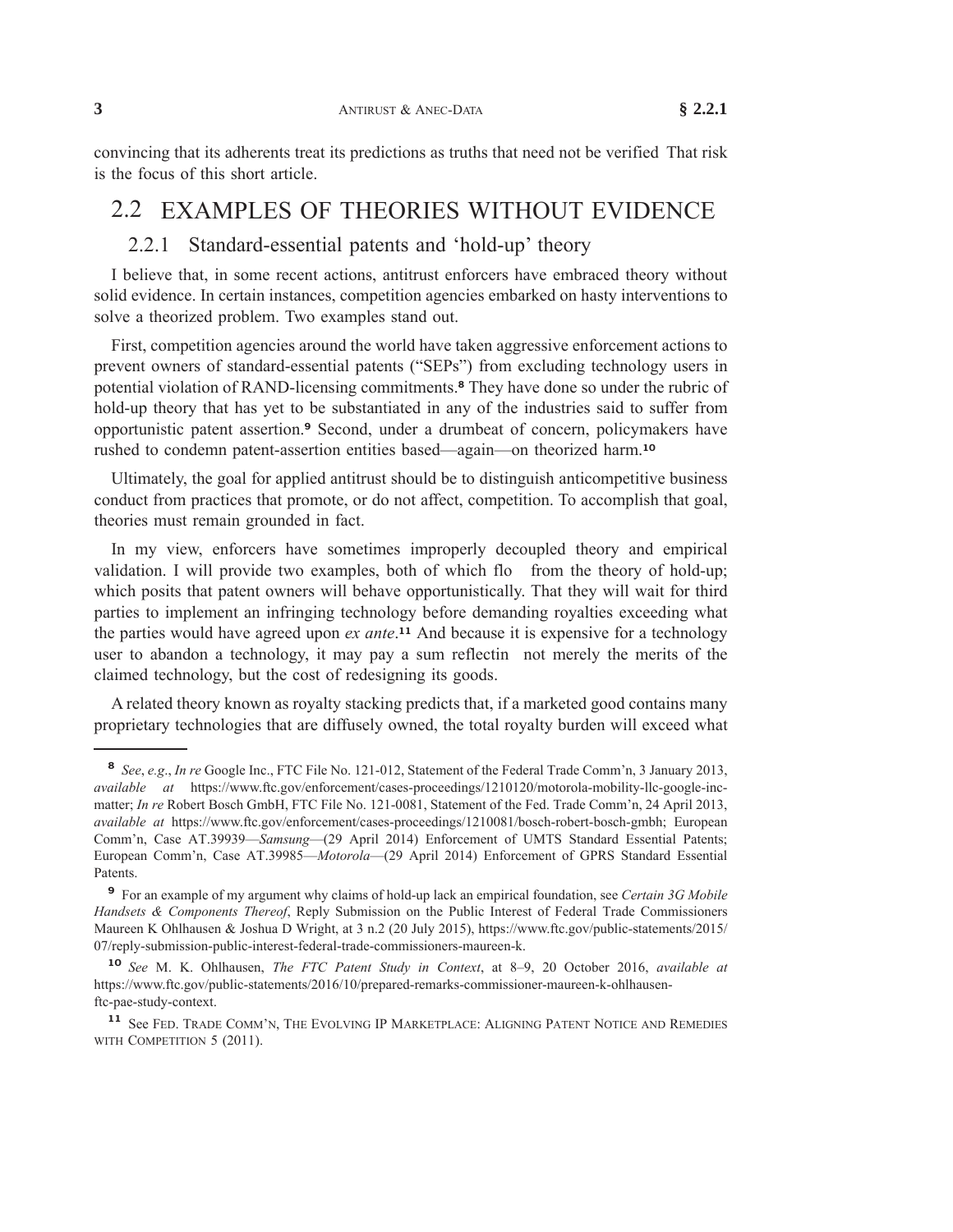a single fir owning all the infringed patents would charge.**<sup>12</sup>** Some scholars argue that hold-up may be especially pronounced when combined with a [royalty-stacking](xpath-> core:para,  Default,  para-list,  style_01) problem.**<sup>13</sup>**

[Hold-up](xpath-> core:para,  Default,  para-list,  style_01) theory only works if the patentee can credibly threaten to extract from an accused infringer an expected cost exceeding the *ex ante*, [benchmark](xpath-> core:para,  Default,  para-list,  style_01) royalty. This reflect the basic insight that parties bargain in the shadow of law. So, if the courts (on [average\),](xpath-> core:para,  Default,  para-list,  style_01) award a reasonable royalty equal to the *ex ante* value, hold-up would be [impossible,](xpath-> core:para,  Default,  para-list,  style_01) assuming [symmetric](xpath-> core:para,  Default,  para-list,  style_01) litigation costs and appetite for risk. The principal way by which a patentee may carry out hold-up, however, is by getting an [injunction.](xpath-> core:para,  Default,  para-list,  style_01) That order, of course, subjects an accused infringer to the full cost of [redesigning](xpath-> core:para,  Default,  para-list,  style_01) its infringing product. Facing such an order, a [technology](xpath-> core:para,  Default,  para-list,  style_01) user would rationally pay an amount up to the full redesign cost to avoid [shut-down.](xpath-> core:para,  Default,  para-list,  style_01) That is the theory. But it is a theory that some antitrust enforcers have accepted as reality without empirical validation or [substantiation](xpath-> core:para,  Default,  para-list,  style_01) in their interventions against owners of [standard-essential](xpath-> core:para,  Default,  para-list,  style_01) patents who seek injunctions. Much attention has focused on the lucrative and [standards-dependent](xpath-> core:para,  Default,  para-list,  style_01) smartphone industry, where there has been recurring concern that [conditions](xpath-> core:para,  Default,  para-list,  style_01) are ripe for hold-up. Hundreds of thousands of patents, for instance, potentially relate to [telecommunications](xpath-> core:para,  Default,  para-list,  style_01) standards, while manufacturers invest huge sums in implementing [next-generation](xpath-> core:para,  Default,  para-list,  style_01) mobile devices.**<sup>14</sup>** Theoretically, at least, a patent owner could sit on its [technology,](xpath-> core:para,  Default,  para-list,  style_01) wait for industry to adopt an infringing standard, and then demand royalties [exceeding](xpath-> core:para,  Default,  para-list,  style_01) the *ex ante* level.

I agree that hold-up could possibly [materialize](xpath-> core:para,  Default,  para-list,  style_01) in real-life markets and that the courts and agencies should consider that risk in fashioning relief for patent [infringement.](xpath-> core:para,  Default,  para-list,  style_01)**<sup>15</sup>** To date, evidence of actual hold-up is [exceedingly](xpath-> core:para,  Default,  para-list,  style_01) slim, especially in US markets.**<sup>16</sup>** That is no surprise. Since the Supreme Court's 2006 decision in *eBay*, injunctions are [increasingly](xpath-> core:para,  Default,  para-list,  style_01) rare and especially so for [standard-essential](xpath-> core:para,  Default,  para-list,  style_01) patents whose owners have promised to license on reasonable and [non-discriminatory](xpath-> core:para,  Default,  para-list,  style_01) terms.**<sup>17</sup>** Today, a court would likely issue an injunction for infringement of a [RAND-encumbered](xpath-> core:para,  Default,  para-list,  style_01) SEP only if the infringer had strategically delayed

**<sup>17</sup>** C.B. Seaman, *Permanent [Injunctions](xpath-> fn:para,  fn:footnote/fn:para,  footnote,  style_01) in Patent Litigation After eBay: An Empirical Study*, 101 IOWA L. REV. 1949 [\(2016\).](xpath-> fn:para,  fn:footnote/fn:para,  footnote,  style_01)

**<sup>12</sup>** M.A. Lemley & C. Shapiro, *Patent Holdup and Royalty [Stacking](xpath-> fn:para,  fn:footnote/fn:para,  footnote,  style_01)*, 85 TEX L. REV. 1991, 1993 (2007). **<sup>13</sup>** *[See](xpath-> fn:para,  fn:footnote/fn:para,  footnote,  style_01) id*.

**<sup>14</sup>** *See*, *e.g.*, RPX Corp., (11 April 2011) Amd. No. 3 to Form S-1, 59; FTC, *The Evolving IP [Marketplace](xpath-> fn:para,  fn:footnote/fn:para,  footnote,  style_01)*, *supra*, at 221; Lemley & [Shapiro,](xpath-> fn:para,  fn:footnote/fn:para,  footnote,  style_01) *supra* note 12, at 1992.

**<sup>15</sup>** *See In re* Certain Wireless Commc'ns Devices, Inv. No. [337-TA-745](xpath-> fn:para,  fn:footnote/fn:para,  footnote,  style_01) (6 June 2012) Third-Party US Fed. Trade Comm'n, [Statement](xpath-> fn:para,  fn:footnote/fn:para,  footnote,  style_01) on the Public Interest.

**<sup>16</sup>** *See* A. Galetovic, S. Haber, & R. Levine, *An Empirical Examination of Patent Holdup*, 11 J. [COMPETITION](xpath-> fn:para,  fn:footnote/fn:para,  footnote,  style_01) L. & ECON. 1 (2015); G. Sidak, *The Antitrust Division's Devaluation of [Standard-Essential](xpath-> fn:para,  fn:footnote/fn:para,  footnote,  style_01) Patents*, 104 [GEORGETOWN](xpath-> fn:para,  fn:footnote/fn:para,  footnote,  style_01) L. J. ONLINE 48, 61 (collecting studies at note 49) (2015) ("By early 2015, more than two dozen economists and lawyers had disapproved or disputed the numerous [assumptions](xpath-> fn:para,  fn:footnote/fn:para,  footnote,  style_01) and predictions of the patent holdup and royalty stacking [conjectures."\),](xpath-> fn:para,  fn:footnote/fn:para,  footnote,  style_01) [https://www.criterioneconomics.com/docs/antitrust-divisions](xpath-> core:url,  core:url,  endmatter,  style_01)[devaluation-of-standard-essentialpatents.pdf;](xpath-> core:url,  core:url,  endmatter,  style_01) ANNE LAYNE-FARRAR, PATENT HOLDUP AND ROYALTY STACK-ING: WHERE DO WE STAND AFTER 15 YEARS OF HISTORY? (2014), [http://www.oecd.org/officialdocuments/](xpath-> core:url,  core:url,  endmatter,  style_01) [publicdisplaydocumentpdf/?cote=DAF/COMP/WD%282014%2984&doclanguage=en](xpath-> core:url,  core:url,  endmatter,  style_01) (surveying the economic literature and concluding that the empirical studies conducted thus far have not shown that holdup is a common problem); D.H. Ginsburg, K.W. Wong-Ervin, & J.D. Wright, *The Troubling Use of Antitrust to Regulate FRAND Licensing* 10 COMPETITION POL'Y INT'L ANTITRUST CHRON., 2, 4–5 (15 October 2015).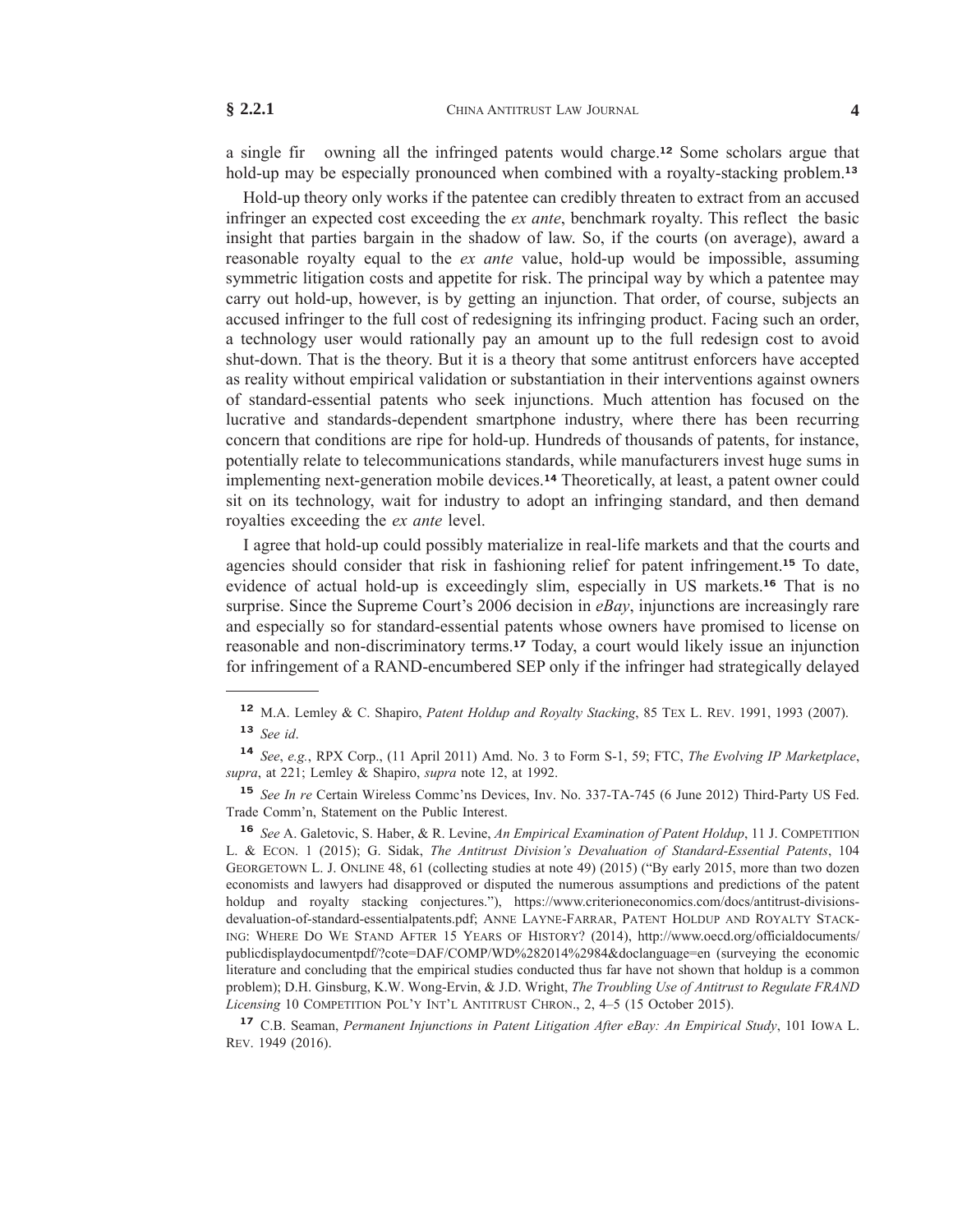**5** ANTIRUST & ANEC-DATA **§ 2.2.2**

to avoid good-faith licensing negotiations and to suppress royalty rates below their *ex ante* level. Absent such opportunistic conduct on the buying side of the market, injunctions are largely off the table for RAND-limited SEPs. Without that weapon, it is not evident that patentees can credibly hold-up standard [implementers.](xpath-> core:para,  Default,  para-list,  style_01)

One possible, albeit less severe, form of hold-up could [nevertheless](xpath-> core:para,  Default,  para-list,  style_01) occur if courts [systematically](xpath-> core:para,  Default,  para-list,  style_01) inflate royalty rewards *ex post*. However, recent Federal Circuit decisions make that situation unlikely. The court has held that a reasonable royalty for [infringement](xpath-> core:para,  Default,  para-list,  style_01) of a SEP—whether [RAND-encumbered](xpath-> core:para,  Default,  para-list,  style_01) or not—excludes any value caused merely by the patent's inclusion in the standard.**<sup>18</sup>** In other words, lock-in value is not a proper [component](xpath-> core:para,  Default,  para-list,  style_01) of the royalty calculation. [Furthermore,](xpath-> core:para,  Default,  para-list,  style_01) the Federal Circuit has guarded against possible juror overestimation of royalties by forbidding use of the [entire-market-value](xpath-> core:para,  Default,  para-list,  style_01) rule when the infringed [technology](xpath-> core:para,  Default,  para-list,  style_01) is not the basis for consumer demand.**<sup>19</sup>**

Other than a decision of the [International](xpath-> core:para,  Default,  para-list,  style_01) Trade Commission ("ITC") awarding an exclusion order against [Apple—which](xpath-> core:para,  Default,  para-list,  style_01) the ITC issued following a careful, factual assessment of the public-interest factors under Section 337 and which the US Trade [Representative](xpath-> core:para,  Default,  para-list,  style_01) [subsequently](xpath-> core:para,  Default,  para-list,  style_01) vetoed—I know of no US injunction entered to prohibit infringement of a [RAND-encumbered](xpath-> core:para,  Default,  para-list,  style_01) SEP.**<sup>20</sup>** Nor have I seen any evidence that a product has been excluded from the US market. Last, but not least, the [markets](xpath-> core:para,  Default,  para-list,  style_01) said to suffer from hold-up are flourishing producing countless new products and [technologies](xpath-> core:para,  Default,  para-list,  style_01) under fierc competition.**<sup>21</sup>**

The FTC has [intervened,](xpath-> core:para,  Default,  para-list,  style_01) however, to prevent the possibility of hold-up, without asking whether the theory meets fact. That is problematic because [evidence-free](xpath-> core:para,  Default,  para-list,  style_01) enforcement risks unintended [consequences.](xpath-> core:para,  Default,  para-list,  style_01) That shortcoming is all the more pronounced because the FTC has recently focused on [challenging](xpath-> core:para,  Default,  para-list,  style_01) broken RAND licensing promises—*i.e.*, theorized hold-up in breach of [contract—rather](xpath-> core:para,  Default,  para-list,  style_01) than antitrust violations like deceiving an SSO to induce it to adopt a proprietary [technology](xpath-> core:para,  Default,  para-list,  style_01) over substitutes that the SSO would otherwise have chosen.

#### [2.2.2](xpath-> core:desig,  tr:secsub2/core:desig,  desig_title,  style_01) [Patent-assertion](xpath-> core:title,  tr:secsub2/core:title,  desig_title,  style_01) entities

The second example where policy proposals have relied on theory with little [evidentiary](xpath-> core:para,  Default,  para-list,  style_01) basis involves [patent-assertion](xpath-> core:para,  Default,  para-list,  style_01) entities ("PAEs"). PAEs are non-practicing firm that aggregate patents through market [acquisitions](xpath-> core:para,  Default,  para-list,  style_01) and license them on threat of suit. The argument against PAEs is that they engage in targeted hold-up by [purchasing](xpath-> core:para,  Default,  para-list,  style_01) patents covering lucrative products that are already on sale. Because accused [infringers](xpath-> core:para,  Default,  para-list,  style_01) cannot cheaply redesign their products *ex post*, the concern is that PAEs extract sums [exceeding](xpath-> core:para,  Default,  para-list,  style_01) what they could have obtained via *ex ante* [technology](xpath-> core:para,  Default,  para-list,  style_01) transfer.

But there is an [alternative](xpath-> core:para,  Default,  para-list,  style_01) theory that is more favorable to the PAE business model. Specificall , in aggregating [complementary](xpath-> core:para,  Default,  para-list,  style_01) patents, PAEs may reduce royalty stacking and also remedy a market failure by connecting [downstream](xpath-> core:para,  Default,  para-list,  style_01) technology users to upstream

**<sup>18</sup>** [CSIRO](xpath-> fn:para,  fn:footnote/fn:para,  footnote,  style_01) v. Cisco, 809 F.3d 1295 (Fed. Cir. 2015).

**<sup>19</sup>** [Ericsson,](xpath-> fn:para,  fn:footnote/fn:para,  footnote,  style_01) Inc v. D-Link Sys, Inc, 773 F.3d 1201 (Fed. Cir. 2014).

**<sup>20</sup>** Letter fr. US Trade [Representative](xpath-> fn:para,  fn:footnote/fn:para,  footnote,  style_01) to Int'l Trade Comm'n re: Disapproval of the US International Trade Commission's [Determination,](xpath-> fn:para,  fn:footnote/fn:para,  footnote,  style_01) 3 August 2013, *available at* [https://ustr.gov/sites/default/files/08032013](xpath-> core:url,  core:url,  endmatter,  style_01) [20Letter\\_1.PDF.](xpath-> core:url,  core:url,  endmatter,  style_01)

**<sup>21</sup>** *See* [Ohlhausen](xpath-> fn:para,  fn:footnote/fn:para,  footnote,  style_01) & Wright, *supra* note 9; *see also* Galetovic *et al.*, *supra* note 16.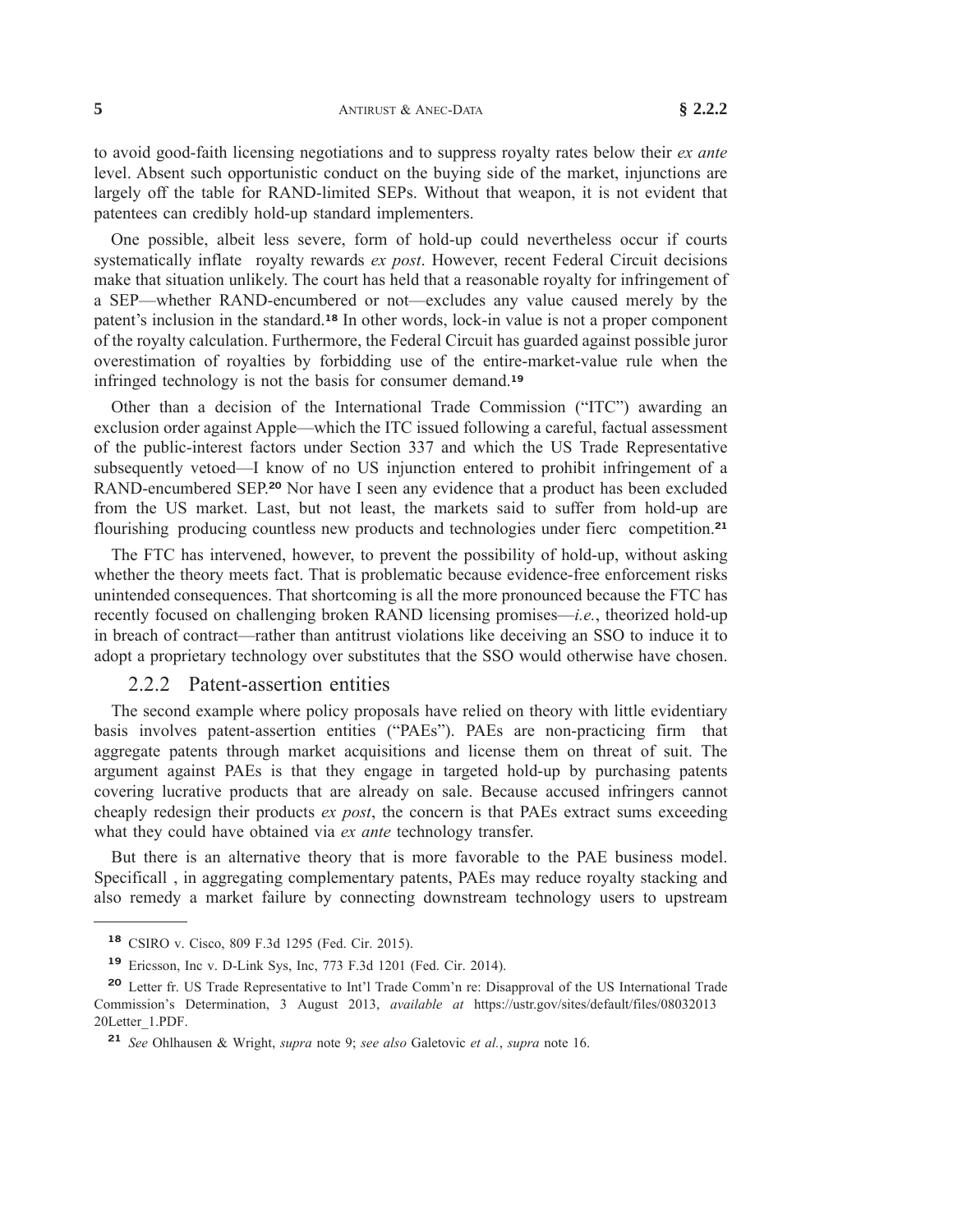inventors, ultimately creating a market for patents that would not otherwise exist. The result could be enhanced incentives to invent patentable [technologies.](xpath-> core:para,  Default,  para-list,  style_01)

However, the hold-up narrative became the dominant one. [Policymakers](xpath-> core:para,  Default,  para-list,  style_01) soon viewed that theoretical concern as established fact. In 2013, former President Obama [condemned](xpath-> core:para,  Default,  para-list,  style_01) PAEs, saying that they "hijack [somebody](xpath-> core:para,  Default,  para-list,  style_01) else's idea and see if they can extort some money out of them."**<sup>22</sup>** Op-eds and law reviews featured claims that PAEs harm [innovation](xpath-> core:para,  Default,  para-list,  style_01) and must be stopped. Congress responded with draft bills that would have [significantl](xpath-> core:para,  Default,  para-list,  style_01) altered rights for all patent [holders.](xpath-> core:para,  Default,  para-list,  style_01)**<sup>23</sup>**

In a speech in late 2013, I urged caution and [advocated](xpath-> core:para,  Default,  para-list,  style_01) for empirical work on PAEs before passing [legislation](xpath-> core:para,  Default,  para-list,  style_01) that could materially affect the value of all patents, whether or not owned by PAEs.**<sup>24</sup>** I am proud that the FTC recently finishe a [comprehensive](xpath-> core:para,  Default,  para-list,  style_01) study of 22 PAEs and over 2,500 related [entities.](xpath-> core:para,  Default,  para-list,  style_01) While I lack the space here to discuss the report's finding in detail, the distinction between two kinds of [entities—Portfolio](xpath-> core:para,  Default,  para-list,  style_01) PAEs and Litigation [PAEs—was](xpath-> core:para,  Default,  para-list,  style_01) especially interesting.**<sup>25</sup>** The study found that Litigation PAEs' conduct was consistent with nuisance litigation, raising the prospect that modest, [incremental](xpath-> core:para,  Default,  para-list,  style_01) policy changes to the [litigation](xpath-> core:para,  Default,  para-list,  style_01) process could have benefits **<sup>26</sup>**

By contrast, the conduct of Portfolio PAEs was consistent with a legitimate [aggregation](xpath-> core:para,  Default,  para-list,  style_01) service.**<sup>27</sup>** Such PAEs generally licensed without firs suing, employed [sophisticated](xpath-> core:para,  Default,  para-list,  style_01) IP [professionals](xpath-> core:para,  Default,  para-list,  style_01) to negotiate deals, and agreed upon royalties that exceed the cost of litigation.**<sup>28</sup>** All of which suggests that Portfolio PAEs might be an efficient way to facilitate [licensing](xpath-> core:para,  Default,  para-list,  style_01) on the [merits.](xpath-> core:para,  Default,  para-list,  style_01)**<sup>29</sup>**

#### [2.2.3](xpath-> core:desig,  tr:secsub2/core:desig,  desig_title,  style_01) FTC's position [regarding](xpath-> core:title,  tr:secsub2/core:title,  desig_title,  style_01) PAEs

The FTC's finding should not mark the end of empirical work [surrounding](xpath-> core:para,  Default,  para-list,  style_01) PAEs. But they are an important milestone in grounding expansive theories in [real-world](xpath-> core:para,  Default,  para-list,  style_01) data. As the FTC's modest [proposals](xpath-> core:para,  Default,  para-list,  style_01) for reform suggest, the evidence to date does not warrant major legislation, such as mandatory [cost-shifting](xpath-> core:para,  Default,  para-list,  style_01) in patent cases. This example shows the benefit of empirical testing. Whether one builds a theory inductively from market [observations,](xpath-> core:para,  Default,  para-list,  style_01) or reasons [deductively](xpath-> core:para,  Default,  para-list,  style_01) to a model whose predictions one then tests, empirics remain [indispensable.](xpath-> core:para,  Default,  para-list,  style_01)

**<sup>22</sup>** President Obama [Participates](xpath-> fn:para,  fn:footnote/fn:para,  footnote,  style_01) in a Fireside Hangout on Google+, YouTube (14 February. 2013[\)https://](xpath-> core:url,  core:url,  endmatter,  style_01) [www.youtube.com/watch?v=kp\\_zigxMS-Y.](xpath-> core:url,  core:url,  endmatter,  style_01)

**<sup>23</sup>** M.K. Ohlhausen, *A [Pragmatist's](xpath-> fn:para,  fn:footnote/fn:para,  footnote,  style_01) Approach to Navigating the Intersection of IP and Antitrust*, at 18–20 (4 [December](xpath-> fn:para,  fn:footnote/fn:para,  footnote,  style_01) 2013) [https://www.ftc.gov/public-statements/2013/12/pragmatists-approach-navigating-intersection](xpath-> core:url,  core:url,  endmatter,  style_01)[ip-antitrust.](xpath-> core:url,  core:url,  endmatter,  style_01)

**<sup>24</sup>** [Id.](xpath-> fn:para,  fn:footnote/fn:para,  footnote,  style_01)

**<sup>25</sup>** FED. TRADE COMM'N, PATENT [ASSERTION](xpath-> fn:para,  fn:footnote/fn:para,  footnote,  style_01) ENTITY ACTIVITY: AN FTC STUDY (2016), *available at* [https://www.ftc.gov/system/files/documents/reports/patent-assertion-entity-activity-ftc-study](xpath-> core:url,  core:url,  endmatter,  style_01) [p131203\\_patent\\_assertion\\_entity\\_activity\\_an\\_ftc\\_study\\_0.pdf.](xpath-> core:url,  core:url,  endmatter,  style_01)

**<sup>26</sup>** *Id*. at 43, [47–53.](xpath-> fn:para,  fn:footnote/fn:para,  footnote,  style_01)

**<sup>27</sup>** [Ohlhausen,](xpath-> fn:para,  fn:footnote/fn:para,  footnote,  style_01) *supra* note 10.

**<sup>28</sup>** *Id*. *See also FTC PAE Study*, *supra* note 25, at [46–47,](xpath-> fn:para,  fn:footnote/fn:para,  footnote,  style_01) 91–92.

**<sup>29</sup>** [Ohlhausen,](xpath-> fn:para,  fn:footnote/fn:para,  footnote,  style_01) *supra* note 10.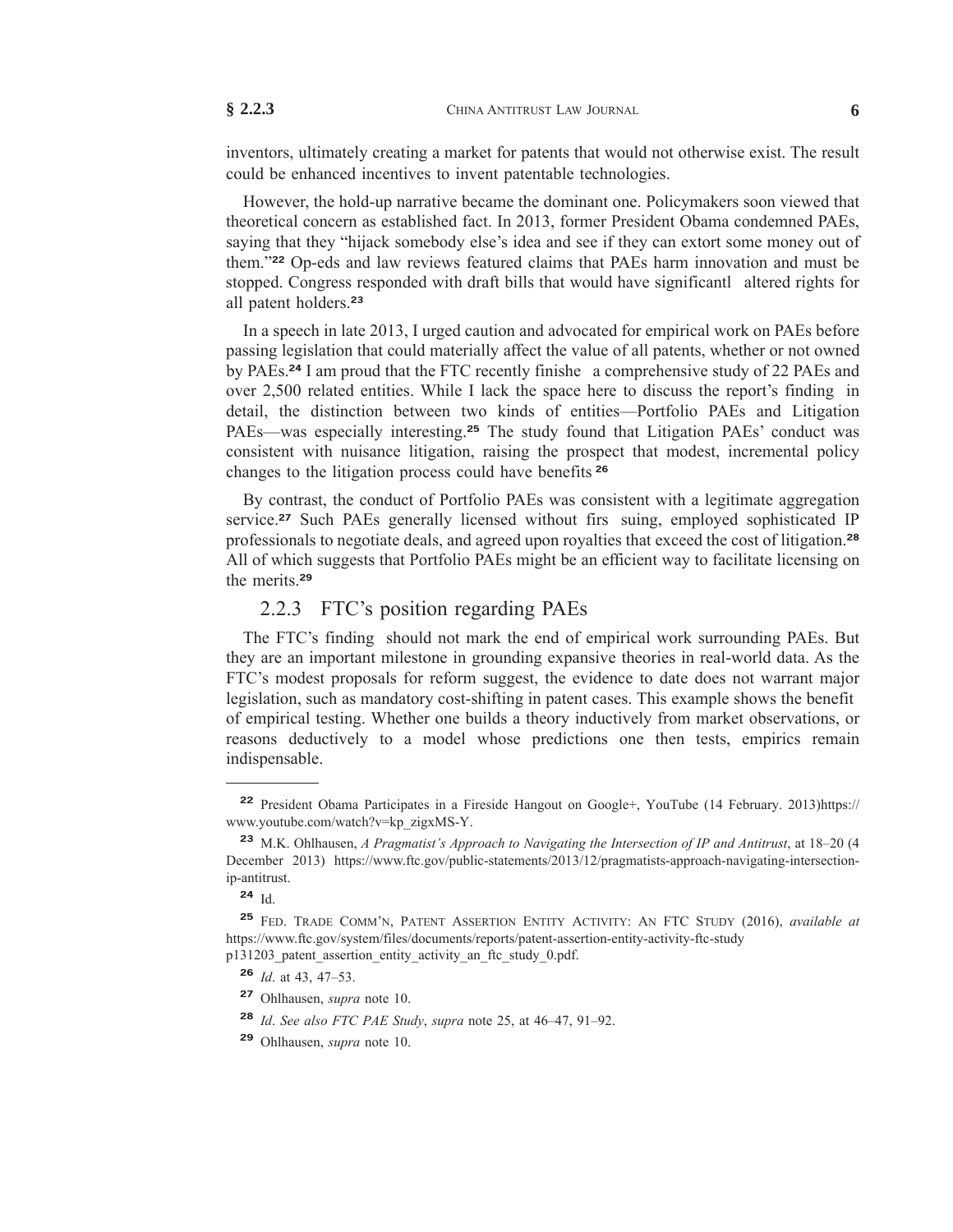### 2.3 [ANAYLSING](xpath-> core:title,  tr:secsub1/core:title,  desig_title,  style_01) REMEDIES IN THE REALM OF [EMPIRICS](xpath-> core:title,  tr:secsub1/core:title,  desig_title,  style_01) AND THEORY

I finis with one last example of the [relationship](xpath-> core:para,  Default,  para-list,  style_01) between empiricism and theory. Remedies are a critical part of the agencies' toolkit. As we know, some [otherwise-efficient](xpath-> core:para,  Default,  para-list,  style_01) mergers create [problematic](xpath-> core:para,  Default,  para-list,  style_01) horizontal overlaps in some relevant antitrust markets. Based on the theory that divesting one side of the [overlapping](xpath-> core:para,  Default,  para-list,  style_01) business to a suitable buyer should maintain the pre-merger level of [competition,](xpath-> core:para,  Default,  para-list,  style_01) the FTC and Department of Justice ("DOJ") often use divestitures in consents to resolve [competitive](xpath-> core:para,  Default,  para-list,  style_01) issues. The premise behind the remedy, however, requires empirical [substantiation.](xpath-> core:para,  Default,  para-list,  style_01) Of course, that does not mean that all [empirical](xpath-> core:para,  Default,  para-list,  style_01) work is accurate or that a single study tells the whole story. In 2014, for instance, Professor Kwoka argued that the agencies' use of [divestitures](xpath-> core:para,  Default,  para-list,  style_01) had failed to protect [competition.](xpath-> core:para,  Default,  para-list,  style_01)**<sup>30</sup>** That work attracted much attention, but it appears to suffer from significan [deficiencies](xpath-> core:para,  Default,  para-list,  style_01) **<sup>31</sup>**

[Nevertheless,](xpath-> core:para,  Default,  para-list,  style_01) the FTC is committed to testing its theoretical predictions, which is why it [undertook](xpath-> core:para,  Default,  para-list,  style_01) to study all of its remedial orders between 2006 and 2012, variously using a case-study method, [questionnaires,](xpath-> core:para,  Default,  para-list,  style_01) and data.**<sup>32</sup>** The study's examination of these eighty-nine [remedies](xpath-> core:para,  Default,  para-list,  style_01) showed that the FTC's remedies work well in most cases but also identifie [imperfections](xpath-> core:para,  Default,  para-list,  style_01) in the remedy process.

Three finding of the study warrant particular attention. First, every [divestiture](xpath-> core:para,  Default,  para-list,  style_01) of an ongoing business [successfully](xpath-> core:para,  Default,  para-list,  style_01) maintained competition at the pre-merger level or returned it to that point.**<sup>33</sup>** Second, [although](xpath-> core:para,  Default,  para-list,  style_01) only a few vertical mergers featured in the study, all remedies in those matters [succeeded.](xpath-> core:para,  Default,  para-list,  style_01)**<sup>34</sup>** Third, it wasn't a perfect success story. The study reveals that divestitures of limited asset packages were less successful; [nevertheless](xpath-> core:para,  Default,  para-list,  style_01) they restored or maintained [competition](xpath-> core:para,  Default,  para-list,  style_01) in roughly seventy percent of cases.**<sup>35</sup>** This information is very valuable as the [Commission](xpath-> core:para,  Default,  para-list,  style_01) and staff use these finding to guide future remedies, most notably reviewing proposed [divestitures](xpath-> core:para,  Default,  para-list,  style_01) of partial asset packages even more closely, and [addressing](xpath-> core:para,  Default,  para-list,  style_01) the process challenges that at times created obstacles or issues that buyers of divested assets had to overcome. The [Commission's](xpath-> core:para,  Default,  para-list,  style_01) studies have been invaluable in guiding the agency's work, and signal the right way forward for all antitrust [agencies:](xpath-> core:para,  Default,  para-list,  style_01) test your [suppositions.](xpath-> core:para,  Default,  para-list,  style_01)

**<sup>30</sup>** J. KWOKA, MERGERS, MERGER CONTROL, AND REMEDIES: A [RETROSPECTIVE](xpath-> fn:para,  fn:footnote/fn:para,  footnote,  style_01) ANALYSIS OF US POLICY (MIT Press [2014\).](xpath-> fn:para,  fn:footnote/fn:para,  footnote,  style_01)

**<sup>31</sup>** *See* Edith Ramirez, Keynote Remarks at Tenth Ann. Global Antitrust [Symposium,](xpath-> fn:para,  fn:footnote/fn:para,  footnote,  style_01) Georgetown Univ. Law Center, 20 [September](xpath-> fn:para,  fn:footnote/fn:para,  footnote,  style_01) 2016, at 9, *available at* [https://www.ftc.gov/public-statements/2016/09/keynote-remarks](xpath-> core:url,  core:url,  endmatter,  style_01)[ftc-chairwoman-edith-ramirez;](xpath-> core:url,  core:url,  endmatter,  style_01) M. Vita and F.D. Osinski, *J. Kwoka's Mergers, Merger Control, and Remedies: A Critical Review* (21 December 2016). *Available at* SSRN: [https://ssrn.com/abstract=2888485](xpath-> core:url,  core:url,  endmatter,  style_01)

**<sup>32</sup>** FED. TRADE [COMM'N,](xpath-> fn:para,  fn:footnote/fn:para,  footnote,  style_01) REMEDY STUDY, *available at* [https://www.ftc.gov/policy/studies/remedy-study.](xpath-> core:url,  core:url,  endmatter,  style_01) FED. TRADE COMM'N, THE FTC'S MERGER REMEDIES 2006–2012: A REPORT OF THE BUREAUS OF COMPETITION AND ECONOMICS (2017), *available at* [https://www.ftc.gov/reports/ftcs-merger-remedies-2006-](xpath-> core:url,  core:url,  endmatter,  style_01) [2012-report-bureaus-competition-economics.](xpath-> core:url,  core:url,  endmatter,  style_01)

**<sup>33</sup>** *[Id](xpath-> fn:para,  fn:footnote/fn:para,  footnote,  style_01)*.

**<sup>34</sup>** *[Id](xpath-> fn:para,  fn:footnote/fn:para,  footnote,  style_01)*. at 2.

**<sup>35</sup>** *Id*. at [1–2.](xpath-> fn:para,  fn:footnote/fn:para,  footnote,  style_01)